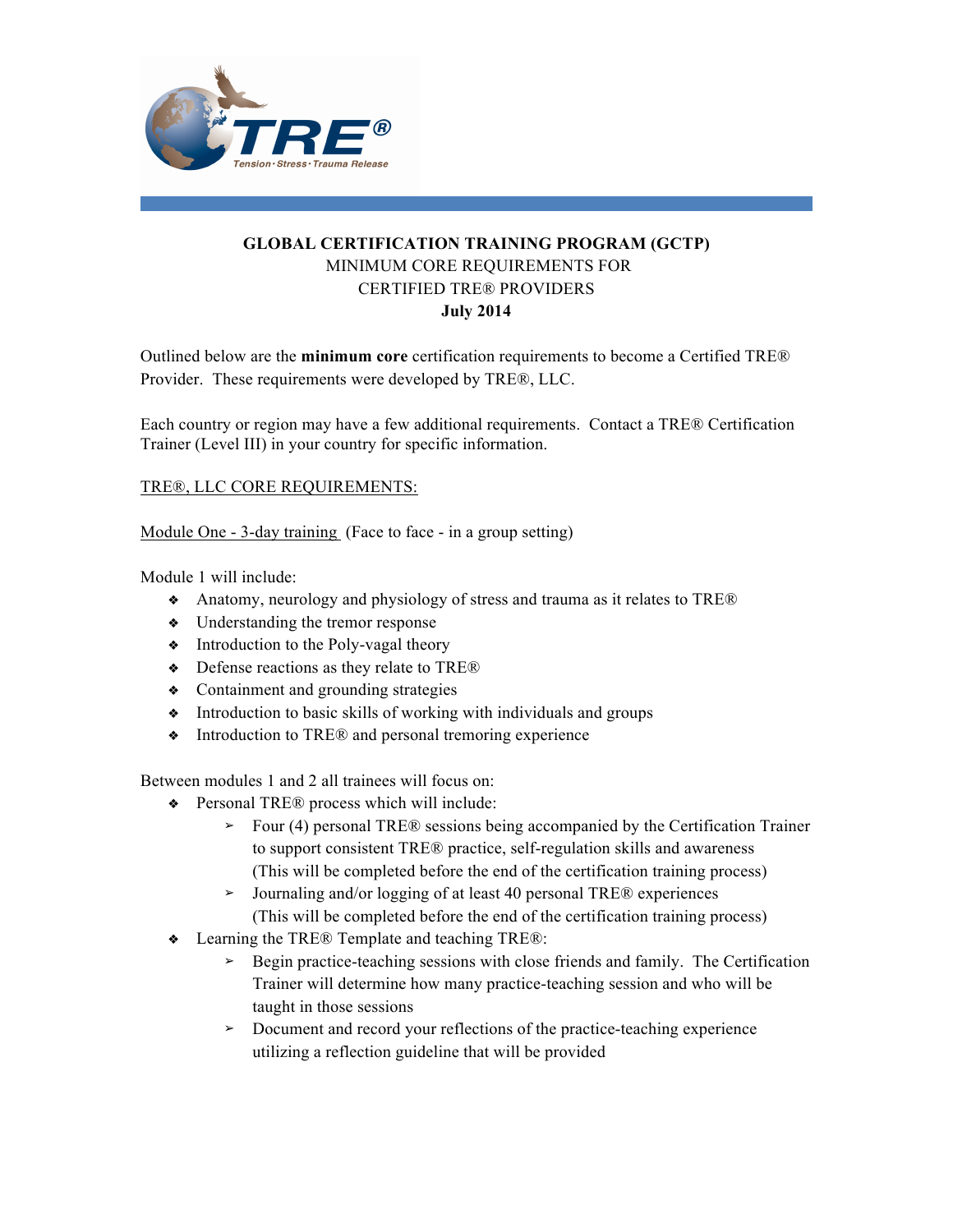

- **❖** Deepen knowledge and theory of TRE®:
	- **➢** Read required books and prepare a short report
	- **➢** View the required DVD's and prepare a short report

The specific requirements and schedule for completion related to the above will be provided by the Certification Trainer.

Module Two - 3 day training (Face to face - in a group setting)

Module 2 will include:

- **❖** Deepening of module 1 content
- **❖** Debrief of practice-teaching experiences
- **❖** Review of the Areas of Awareness in the Practice of TRE® paper
- **❖** Role of fascia in TRE®
- **❖** TRE® basic interventions (touch and non-touch energy expanding interventions)
- **❖** TRE® modifications
- **❖** Working within your scope of practice, knowledge, and competency
- **❖** Ethical awareness

Following module 2 and prior to final certification the trainee will:

- **❖** Teach 4 individuals TRE® and receive feedback from a Certification Trainer
- **❖** Teach 4 groups of people TRE® and receive feedback from a Certification Trainer
	- **➢** The size and the make-up of the group will be determined by the trainee and the Certification Trainer
- **❖** Integrate the learning from one teaching experience prior to proceeding to the next teaching experience
- **❖** Demonstrate competency in all the identified areas

TRE®, LLC recommends that as much as possible the above supervision requirements take place in a group-supervision setting. The Certification Trainer will determine how much will take place in group-settings and/or individual sessions. Also; the above, can be completed via Skype when the Certification Trainer determines this is necessary and adequate.